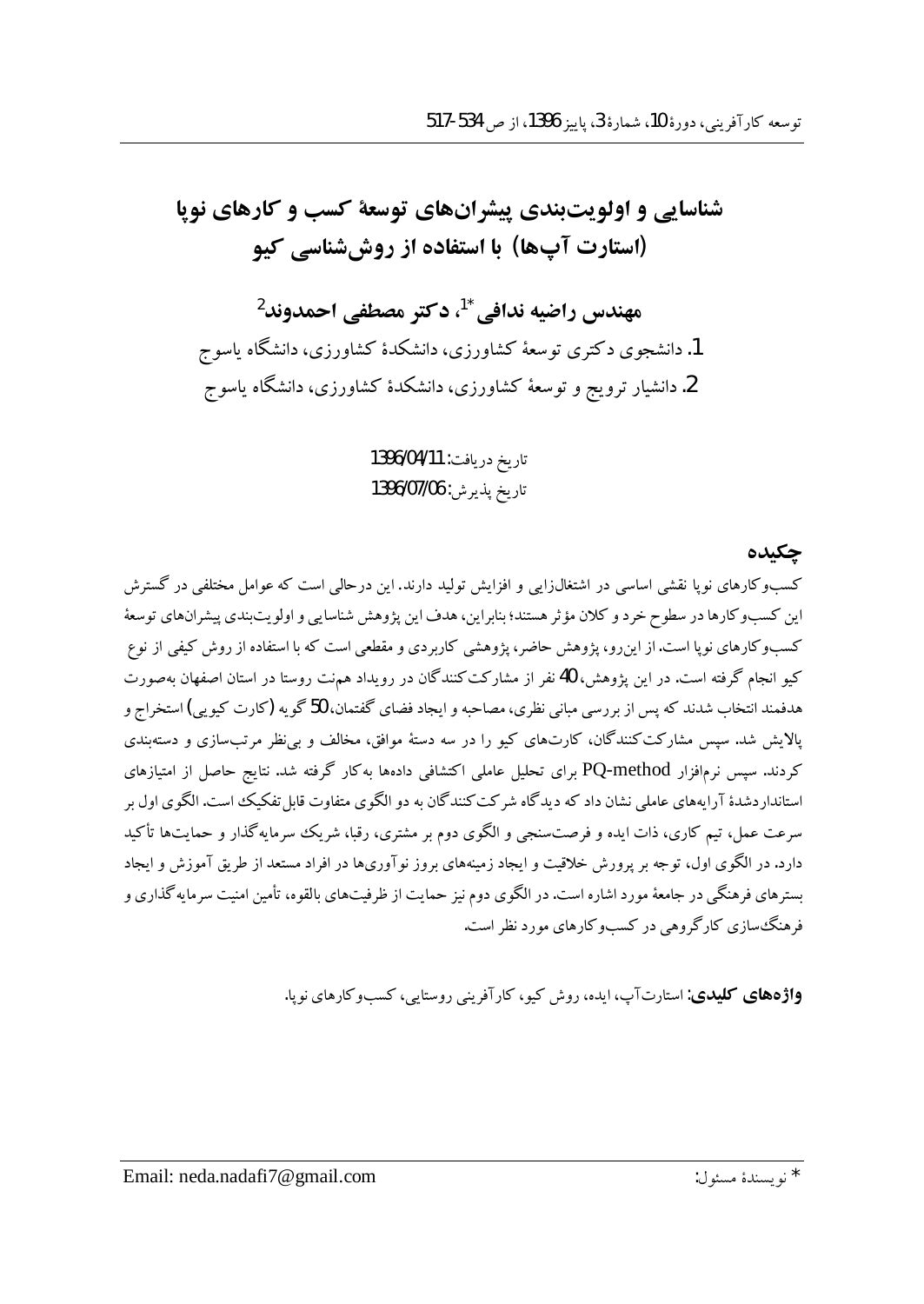## مقدمه

کسبوکارهای نویا در رویکرد جدید اقتصاد نوین مورد توجه قرار گرفتهاند. هدف این شرکتها، توجه به دستاوردهای یژوهشی با نگاه دانشی و فناورانه از فرایند تولید تا بازار، یاسخگویی به نیازهای اجتماعی و واگذاری فناوری به صاحبان ایده در محیطهای اجتماعی-اقتصادی است. براساس تعاریف، کسبوکار نویا (استارتاپ) یک سازمان موقت است که با هدف ايجاد يك مدل كسبوكار تكراريذير و مقياس يذير بهوجود آمده است (Rise, 2011). کسبوکارهای نوپا، حول ایدههای نوآورانه و خلاقانه بنا میشوند. درواقع، افرادی خوش(فکر با ایدههای نو در جستجوی روش هایی برای کسب درآمد از آن ایده و تولید انبوه محصولات یا خدمات مبتنی بر آن ایده هستند (عباسی، 1392). شرکتهای نویا معمولاً مبتنی بر ایدههای ریسک پذیرند که مدل کسب و کارشان مشخص نیست و بازار هدفشان در حد فرض است؛ بنابراین، آنها هزینهٔ راهاندازی کمتر، ریسک زیاد و توان بالقوهٔ بالا برای برگرداندن سرمایه دارند (Rise, 2011). یک کسبوکار نویای موفق، قابلیت رشد بیشتری نسبت به یک شرکت بالغ دارد، یعنی می تواند با سرمایهای کمتر، نیروی کار یا زمینهٔ رشد بیشتری نسبت به شرکتهای قديمي داشته باشد (Blank, 2012).

از سوی دیگر، در کشور ما بهعلت وجود نیروهای جوان و دانش آموخته که البته تعداد قابل تو جهی از آنان بیکارند، کسب و کارهای نو یا می توانند زمینهٔ مناسبی برای ایجاد اشتغال فراهم آورند. از کل جمعیت دانش آموختگان دانشگاهی و درحال تحصیل (11/8 میلیون نفر) حدود 4/5 ميليون نفر شاغل و 1/1 ميليون نفر بيكارند. درمجموع، 5/6 ميليون نفر جزء جمعيت فعال اقتصادي و بقيه (6/2 ميليون نفر معادل 52 درصد) غيرفعال هستند (خبر گزاري مهر، 1396). در این راستا، می توان گفت که یکی از مهم ترین اقدامات برنامهریزان و مجریان راهاندازی، حمایت و توسعهٔ کسبوکارهای نوپا در ایران مجهزساختن دانشآموختگان دانشگاهی بهعنوان طیف وسیع بیکاران به دانش، مهارت و امکانات مورد نیاز برای راهاندازی کسبوکارهای نویا است. از این٫رو، شناسایی و اولویتبندی پیشرانهای توسعهٔ کسبوکارهای نوپا و ترویج فرهنگ کارآفرینی در بین دانش آموختگان دانشگاهی می تواند زمینهای برای ورود به دنیای فناوریهای نوین و دانش بنیان براساس یادگیری دانشگاهی آنها باشد. بر این اساس، هدف پژوهش حاضر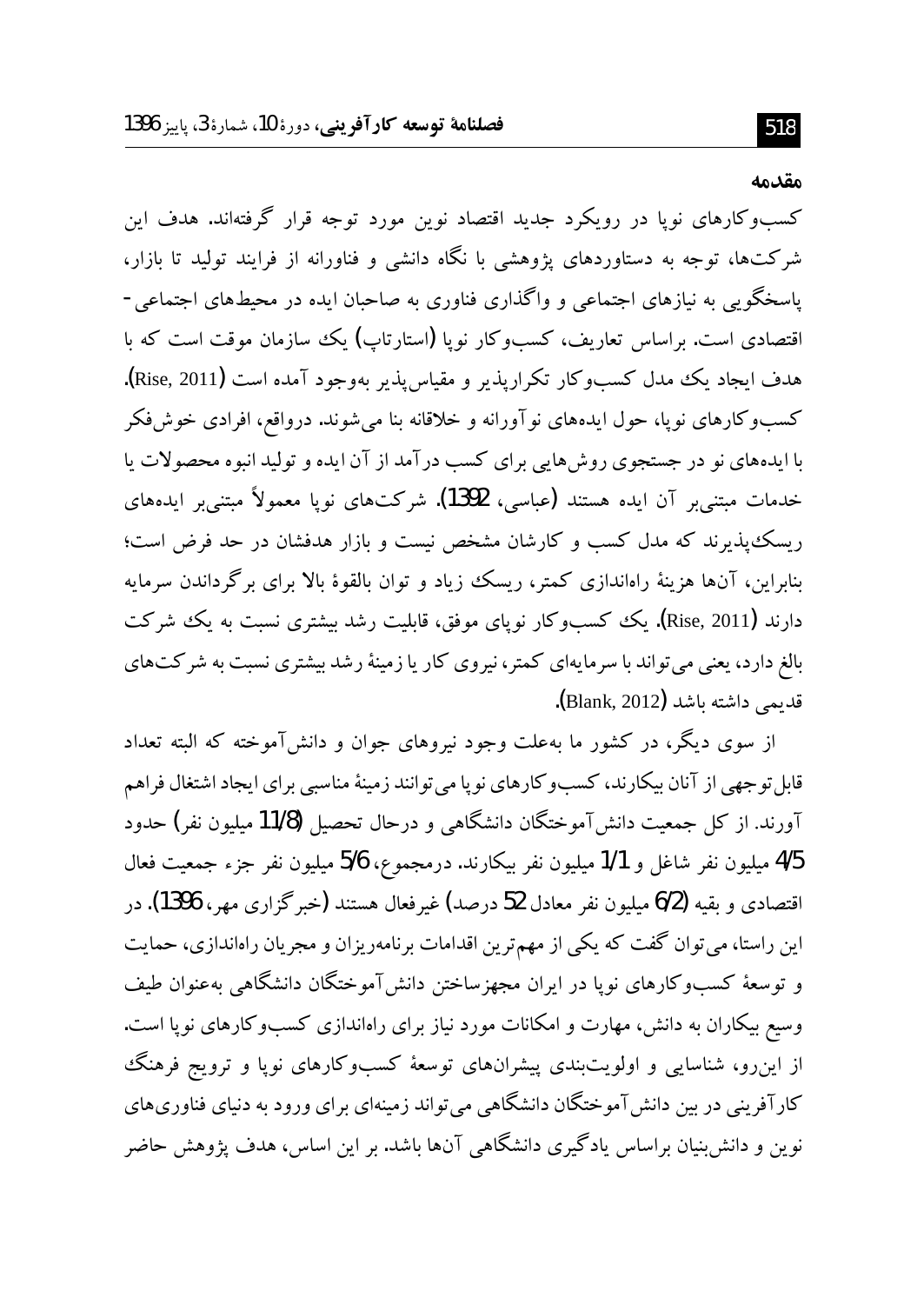شناسایی و اولویتبندی پیشرانهای توسعهٔ کسب و کارهای نویا…

شناسایی و اولویتبندی پیشرانها و عاملهای توسعهٔ کسبوکارهای نوپای همنت روستایی در استان اصفهان است.

مروري بر مباني نظري و پيشينهٔ تحقيق

کسبوکارهای نوپا (استارتآپ) سامانهای برای ساخت یک کسبوکار یا محصول، در مؤثرترین راه ممکن برای کاهش ریسک شکست است. در این رویکرد برای راهاندازی کسب وکار بهواسطهٔ آزمایش، باید محصولات ناشی از کسب وکار نویا بهسرعت در بازار اعتبارسنجی شوند.این رویکرد بر آزمایش علمی، ارائهٔ تکرارشدنی محصول و بازخورد مشتریان استوار است تا محصول صحيح بهدست بيايد (Rise, 2011).

فلسفهٔ کسبوکار نوپا، بهدنبال حذف امور بیفایده و افزایش فعالیتهای ارزشآفرین در طی فاز ساخت محصول یا خدمت است؛ به گونهای که کسبوکارهای نویا بتوانند بدون نیاز به سرمایه گذاری کلان بیرونی، کسبوکار و محصولی بی نقص و با شانس موفقیت بیشتری داشته باشند (براقی و همکاران، 1393).

برای راهاندازی یک کسبوکار نوپا، ابتدا باید ایدهٔ اصلی شکل یگیرد. ایده گاهی از تغییرات محیطی مانند ایجاد قوانین جدید، تصمیم گیریهای جدید دولتی یا تصمیم گیریهایی در سطح جامعه ایجاد میشود که میتوان از آن به بهترین نحو بهرهبرداری کرد پس از آن، باید گروه کنترل تشکیل شود تا در هر مرحله فرایند را کنترل و سپس اجازهٔ ورود به مرحلهٔ بعد را صادر کند و اگر کار ناقص بو د، آن را متوقف و بازنگری کند (حسنزاده، 1392). در مرحلهٔ بعد، ارزیابی مقدماتی بازار مورد توجه قرار مي گيرد (Blank, 2009). سيس مفهومسازي شامل شكل، مشخصات، ويژگي و … محصول مطرح می شود و در هرکدام از این مراحل باید ریسک کسبوکار مشخص شود. همچنین، تحلیل مالی و مقدار هزینهٔ مورد نیاز تعیین شود و با اجرای هر مرحله، توسعه صورت پذیرد (حسنزاده، 1392). درنهایت، آزمون و اعتبارسنجی کسبوکار نوپا زمینهٔ تجاریسازی انبوه را فراهم می کند و محصول وارد چرخهٔ اقتصاد و اشتغال می شود (Rise, 2013).

يس از به ثمر رسيدن يک کسبوکار نويا، براساس موارد مهمي مانند بر رسي هزينههاي اوليه، شناخت رقبا، آیندهٔ کسبوکار نوپا و فرصتهای پیش روی آن ارزش گذاری صورت می گیرد (لطفي زاده، 1395).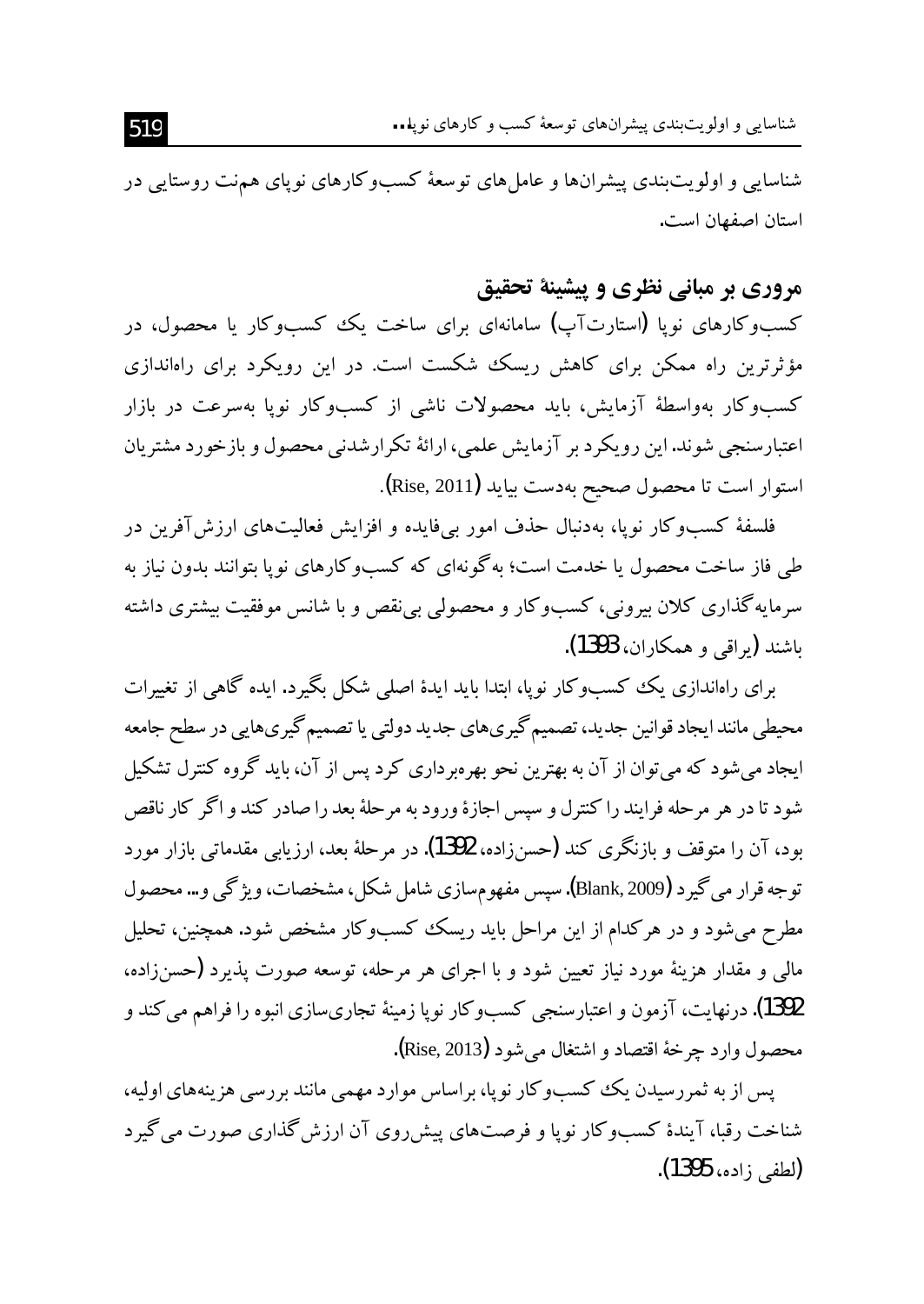در سال@های اخیر با ظهور کسبوکارهای نوپا در ایران، افزایشی در تعداد و انواع محصولات خلاقانه دیده می شود. همچنین، همراه با رشد فراوان کسبوکارهای نویا در ایران و حذف تحریبهها فعالیتهای مختلفی صورت گرفته است. شرکتهای سرمایهگذاری خارجی، راهاندازی انجمنهای حمایت از کسبوکارهای نویا، دعوت از سرمایهگذاران ایرانی و ایجاد زمینهٔ مناسب برای نخبگان کسبوکار و سرمایهگذاران از نتایج راهاندازی کسبوکارهای نوپا در ایران بوده است (Salamzadeh and Kawamorita, 2017). از سال 1391 زیستبوم کسب وکارهای نوپا تشکیل شد و در شهرهای اصلی ایران، رویدادهای راهاندازی کسب وکارهای نویا شکل گرفتند. پس از آن، شرکتها و دانشگاهها شروع به برگزاری کارگاههای آموزشی، نمایشگاه و تشکیل تیمهای خلاق کردند. بهمرور زمان دفاتر انتقال فناوري، تسهیل كنندهها و شركتهاي سرمايهگذاري نيز فعال شدند (Salamzadeh et al., 2017). در تحقیقی، گروئنوگن و لانگن<sup>1</sup> (2012) به بررسی عوامل توسعهٔ کسبوکارهای نوپای نو آورانه در سه سال اول راهاندازی پرداختهاند. آنها برای اولین بار یک مدل مفهومی طراحی کردهاند که در آن سه عامل اصلی، رشد و موفقیت کسبوکارهای نویا را تعیین کردهاند. منحصر بهفر دبو دن مزایای استفاده از نو آوری، ویژ گی های سازمانی کسب و کارهای نو یا و شخص كارآفرين و نوآور سه عامل اصلي موفقيت كسبوكارهاي نويا بودهاند. آنها تحقيقات خود را روی کسبوکارهای نوپایی انجام دادهاند که کمتر از 15 سال عمر داشته و در بخش های متنوعی فعالیت کر دهاند. در کسبوکارهای نویای مورد مطالعه، رشد در اشتغال و حجم معاملات هر دو همبستگی مثبتی با تدوین یک طرح کسبوکار کامل و سرمایهٔ اولیه کافی را نشان دادهاند. استفاده از مزایایی مانند منحصربهفردبودن نوآوری، مشتریان وفادار و فعال، سرمایه گذاران متعدد و شبکهٔ اجتماعی مناسب همگی تأثیر مثبتی بر رشد حجم معاملات کسبوکار نوپا دارند. برای رشد حجم معاملات مالي، منحصربهفردبودن نوآوري و سرمايهٔ اوليه از اهميت بيشتري برخوردار بودند. همچنین، رابطهٔ مثبتی بین رشد اشتغال و استفاده از مشاوران بیرونی و میزان سرمایهٔ سرمايه گذاران وجود داشته است (Groenewegen and Langen, 2012).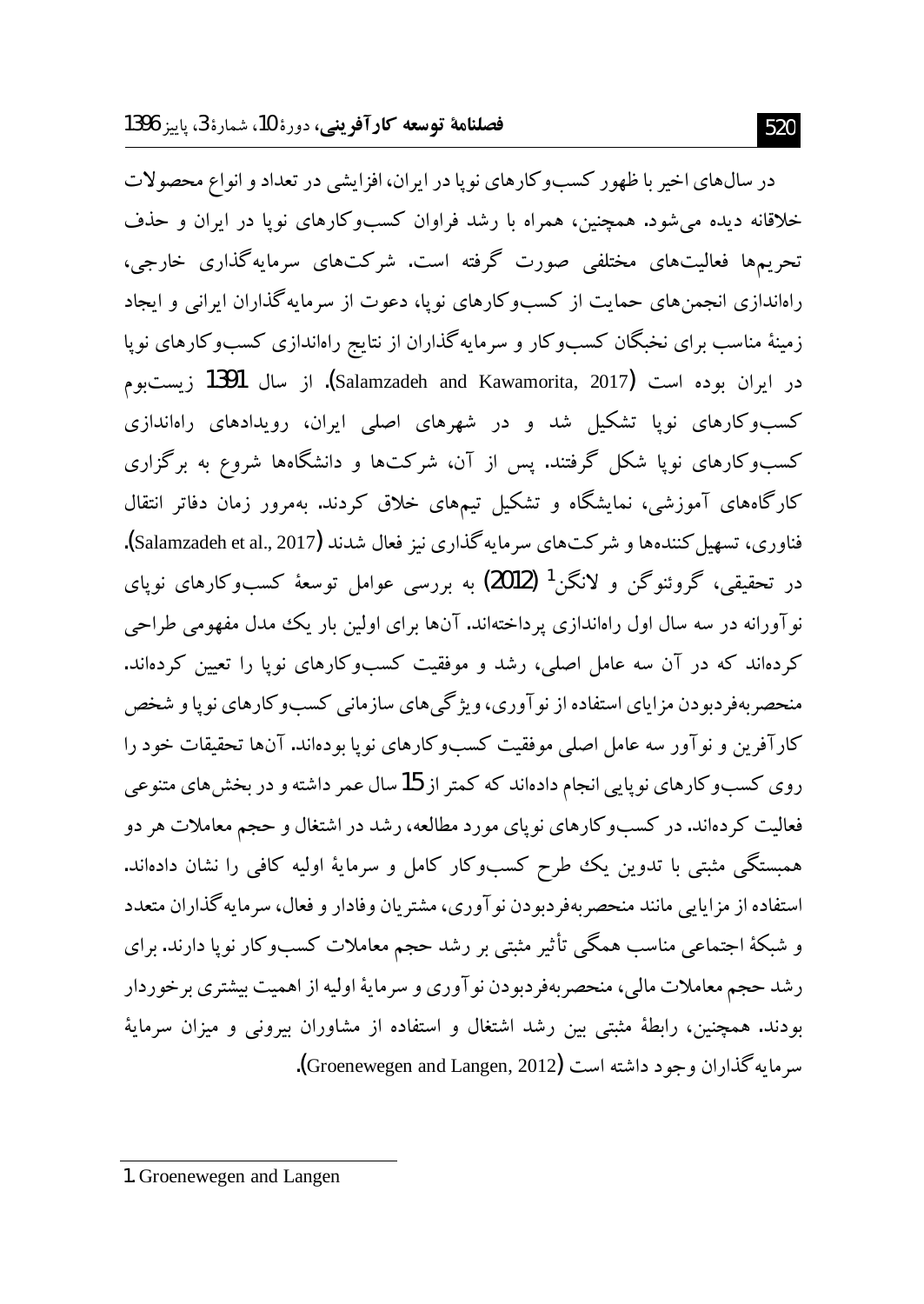براساس دیدگاههای ساندربرگ<sup>1</sup> (2008) و تراوفلار و تسچریک<sub>ی</sub>2 (2007) فهرستی از مشکلات و چالش های یک کسبوکار نویا شامل هزینههای بالای تحقیق و توسعه در کسب و کارهای نوپا و نو آورانه، ناشناختهبودن بازار و نیازهای مشتریان، مقاومت و نبود اطمینان در مشتريان بالقوه، تهديد ايجاد رقبا، عدم قطعيت در موفقيت كسبوكار نويا و تطابق لداشتن قوانین موجود با موضوع جدید یک کسبوکار نوپا و درنهایت، کانالهای توزیع نامشخص در ىازار ھستند.

در پژوهش برم<sup>3</sup> (2008)، سال\$اي بيشتر تجربهٔ كاري عاملي براي رونق يك كسبوكار نويا عنوان شده است. در دو تحقیق جداگانه برم (2008) و ناندرام و بومانس<sup>4</sup> (2001) به این نتیجه رسیدند که تمایل به خطر کردن و خطرپذیری می تواند عامل مهمی در رونق کسبوکارهای نوپا باشد. حضور در یک خانوادهٔ کارآفرین می تواند از دیگر عوامل موفقیت در شرکتهای نویا باشد (Brem, 2008). محققان نشان دادهاند که موفقیت کسبوکارهای نویا، توسط نیروهای نو آورانهٔ سازمانی یا قدرت نو آوری صاحبان آن تعیین می شود (پارسایور و همکاران، 1396؛ Mel et al., 2009). تجزیه و تحلیل راهبردهای رقبای سرسخت (Brem, 2008) و استفاده از یک سازمان و داشتن یک طرح کسبوکار کامل، استفاده از یک نوآوری بهعنوان ایدهٔ کسبوکار نوپا، عضویت در شبکههای اجتماعی متنوع، داشتن یک گروه مشاوران بیرونی (Nandram and Boemans, 2001:51) و بازاريابي فعال (Brem, 2008: 108)، همگې از عوامل موفقيت کسب وکارهای نویا در قالب رویکرد سازمانی هستند. در تحقیقی با عنوان عوامل مؤثر بر چرخهٔ حیات کسبوکارهای نویا نتایج زیر بهدستآمده است. عواملی مانند تعهد، خوداتکایی، سازگاری و یادگیری عوامل مهمی در مرحلهٔ اکتشاف در کسبوکارهای نویا هستند. مشتریان، تعهد و یادگیری عوامل بسیار مهم تری نسبت به سایر عوامل در مرحلهٔ بهرهوری و کارایی کسبوکارهای نویا هستند. علاوهبر این، عامل نیروی انسانی با گذشت زمان عامل مهمی در موفقیت کسب و کار های نو یا خواهد بو د و پهطور کلی، عامل تعهد در راستای موفقیت کار آفرینان

1. Sanderberg

2. Traufflar and Tschriky

3. Brem

4. Nandram and Boemans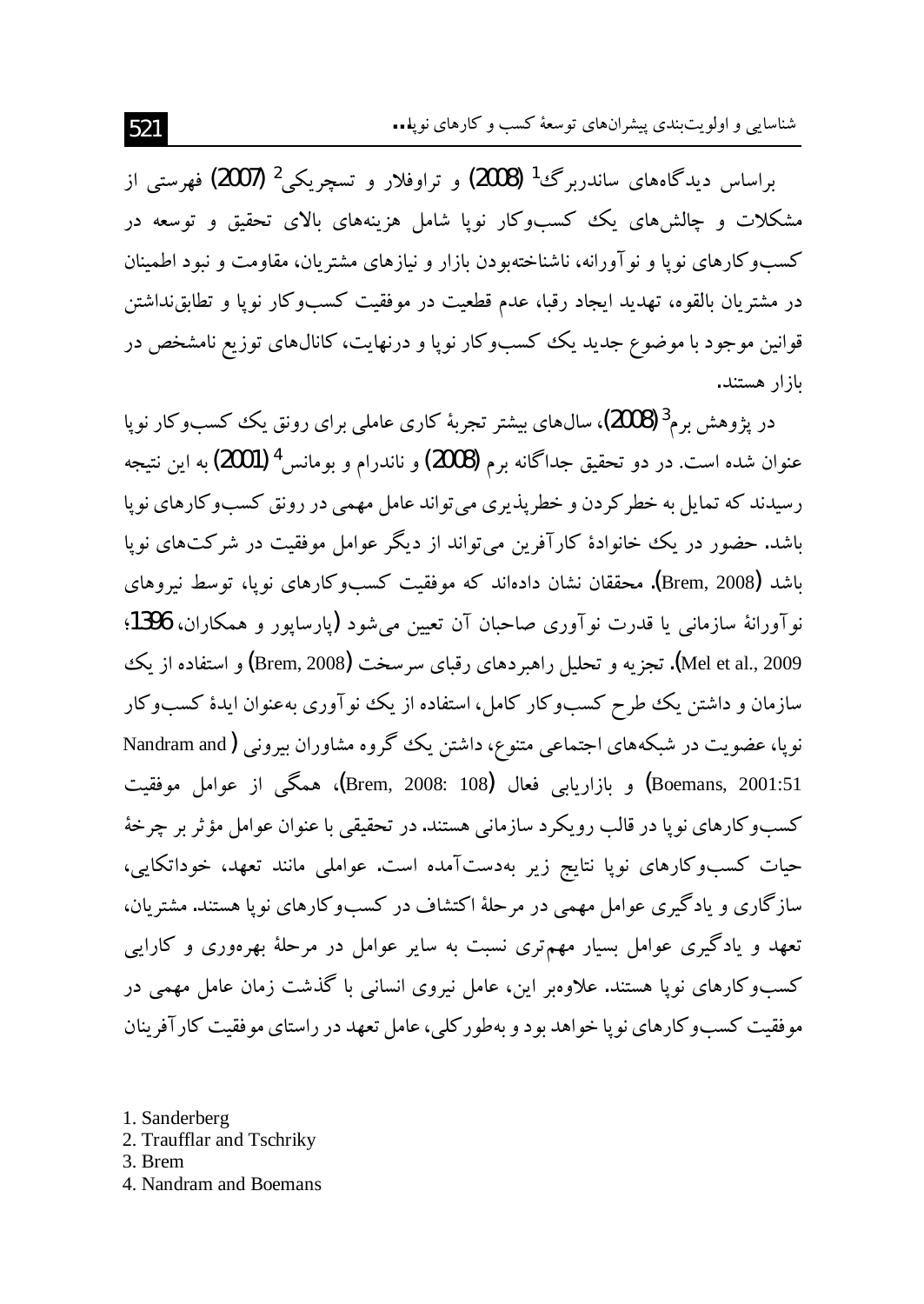بسیار مهم است (Menkveld, 2012). در یژوهشی با عنوان موفقیت در کسبوکارهای نویا و .<br>فناورانه در رژیم صهیونیستی، تجربهٔ بسیاری از بنیانگذاران کسبوکارها، مدیران و سرمایه گذاران در کسب و کارهای نوپا با فناوری بالا عوامل موفقیت آنها شناسایی و طبقهبندی شده است. بدین ترتیب، ایده، راهبرد، تعهد اعضای تیم اصلی، تخصص و بازاریابی را بهعنوان عوامل حیاتی توسعهٔ کسبوکارهای نویا برشمردهاند. در ادامه مدیریت، روابط با مشتریان و تحقیق و توسعه را در جایگاه دوم موفقیتها قرار دادهاند و در پایان عوامل مهم خارج از محیط شرکتها و کسبوکارهای نوپا شامل اقتصاد، سیاست و محیط عمومی کسب وکارها آورده شده است (Chorev and Anderson, 2006). در يژوهشي عوامل موفقيت و ريسك در مرحلهٔ قبل از راهاندازی یک کسبوکار نویا بررسی شده است. بر این اساس، تأثیرات مدنظر محققان درمورد کسبوکارهای نوین، براساس چارچوبی استاندارد ارزیابی شده است. این چارچوب نشان داده است که تلاش های یک کسبوکار نویا تحت تأثیر ویژگی های شخصی است که کسبوکار را ایجاد کرده، نوع سازمانی که تأسیس می شود، محیطی که کسبوکار در آن شکل مي گيرد و فرايند آغاز كسبوكار است (Gelderen et al., 2003).

در یک جمع بندی از مرور پیشینهٔ پژوهش چنین استنتاج میشود که پیشرانها و عوامل مختلف و متنوعی بر توسعهٔ کسبوکارهای کوچک مؤثرند. این عاملها به دستههای متنوعی شامل عامل های فر دی (شخصی)، سازمانی (اجتماعی)، محیطی و… قابل تفکیک هستند.

روش شناسے

این تحقیق از نظر هدف، کاربردی با دامنهٔ زمانی مقطعی بوده که برای گر دآوری دادهها از روش تحقیق کیفی از نوع کیو استفاده شده است. مشارکت کنندگان در فرایند پژوهش، شامل افرادی است که در رویداد همنت روستا شرکت کرده بودند و از تخصص تحصیلی، شغلی یا تجربی در زمینهٔ نوآوریهای روستایی برخوردار بودند و ارتباط خاصی با موضوع داشتند. رویداد هم نت روستا، یک گردهمایی سەروزه از افراد متخصص، نوآور و خلاق در زمینهٔ تولیدات و کسبوکارهای روستایی با همراهی مردم روستایی است که برای اولین بار در استان اصفهان با هدف ایجاد کسبوکارهای نویا در روستاها برگزار شد. از میان 54 نفر مشارکتکننده در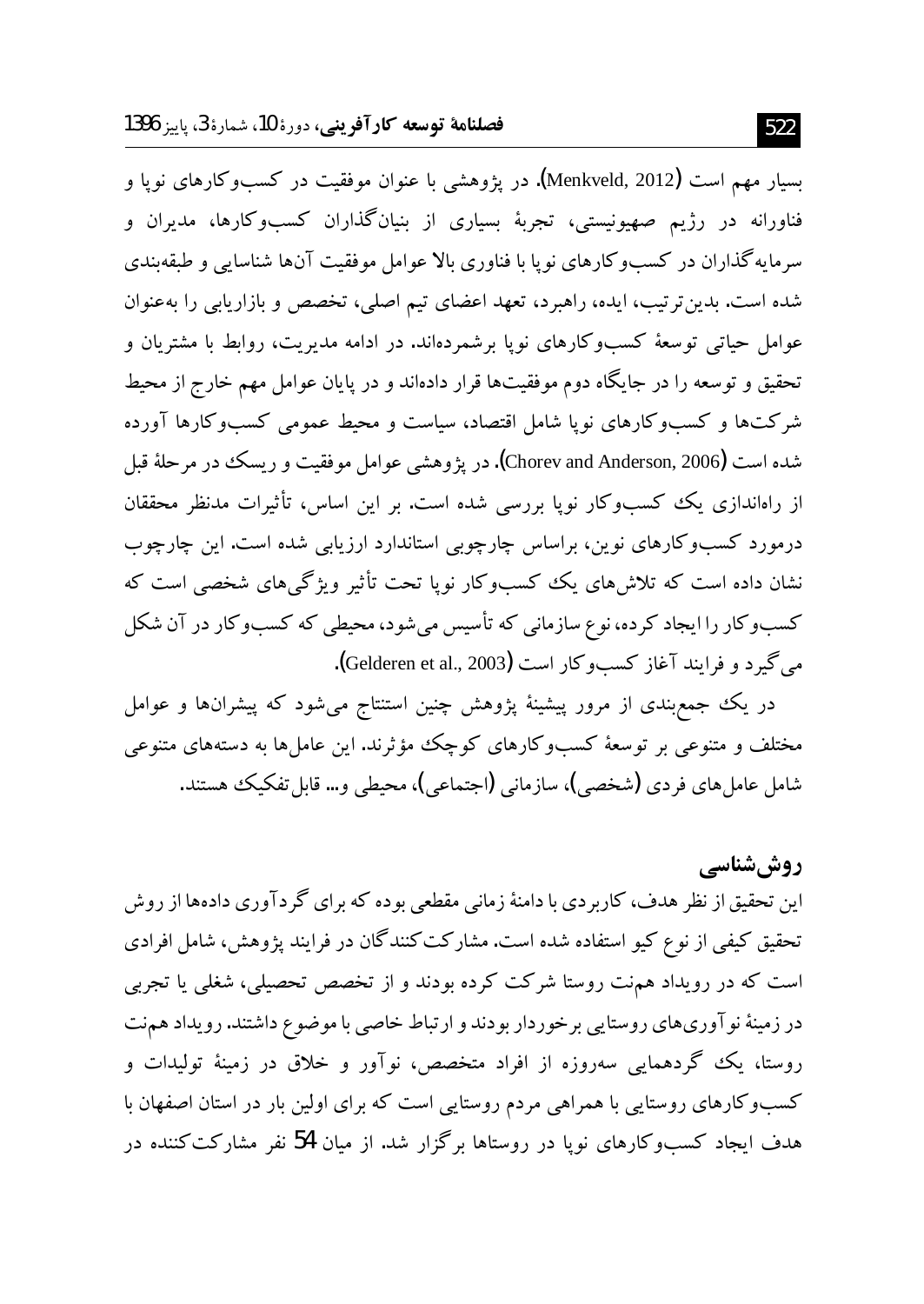شناسایی و اولویتبندی پیشرانهای توسعهٔ کسب و کارهای نویا...

رویداد، 40 نفر بهصورت هدفمند انتخاب و در جلسات و مراحل مرتبسازی گزارههای کیو با یژوهشگران همکاری کردند.

روش شناسی کیو، فنی است که یژوهشگر را قادر می سازد تا ابتدا ادراکات و عقاید فردی را شناسایی و طبقهبندی کند و بعد به دستهبندی گروههای افراد براساس ادراکاتشان بیردازند (Thomas and McKeown, 1988). هدف اصلي اين فن، آشكارساختن الكَوهاي مختلف تفكر است و شمارش تعداد افرادی که تفکرات مختلفی دارند را دربر نمی گیرد. ویژگی فوق، این روش شناسی را به روش های تحقیق کیفی نزدیک می کند (خیراندیش و همکاران، 1396). بر این اساس، روش شناسی کیو از بُعد کمی نیز برخوردار است؛ زیرا از روش های آماری مانند تحلیل عاملی و تحلیل مؤلفههای اصلی برای دستهبندی افراد کمک میگیرد (خوشگویانفرد، 1386). در این پژوهش از فرایند پنج مرحلهای کیو، به شرح زیر استفاده شده است (خوشگویان فرد، 1386).

گردآوری فضای گفتمان: فضای گفتمان که شامل مجموعهای از مطالب متنوع و گوناگون مرتبط با موضوع پژوهش است، از طریق مصاحبه با سخنرانان و استادان حاضر در رویداد همهنت روستا، گوش دادن و ملاحظهٔ سخنرانیهای برگزارشده و تصاویر ضبطشده در طول رویداد، مطالعهٔ گزارش،های منتشرشده در وبسایت رویداد و همچنین مجلهٔ آموزش الکترونیکی رویداد مزبور و مقالات علمی پژوهشی مرتبط با موضوع در قالب 220 گزاره تدوین شد.

انتخاب نمونهٔ معرف فضای گفتمان: با کمک چهار نفر از استادان صاحبنظر و متخصص که در جریان رویداد همهنت حضور فعال و تجربهٔ کافی داشتند، تعداد گزارهها از 220 به 50 گویه کاهش یافت و در پایان، عباراتی که معنی و مفهوم متمایز با سایر عبارتها داشتند، انتخاب شدند.

انتخاب مشارکت کنندگان: این انتخاب بهصورت هدفمند انجام شد. یعنی افرادی که در رویداد همنت روستا شرکت کرده بودند و از تخصص تحصیلی، شغلی یا تجربی در زمینهٔ نوآوریهای روستایی برخوردار بودند و ارتباط خاصی با موضوع داشتند. همان گونه که در بالا شرح داده شد، 40 نفر از شرکت کنندگان رویداد همنت روستا در فرایند انجام پژوهش مشارکت داشتند.

مرتبسازی کیو: عبارات بهدستآمده از فضای گفتمان در اختیار مشارکتکنندگان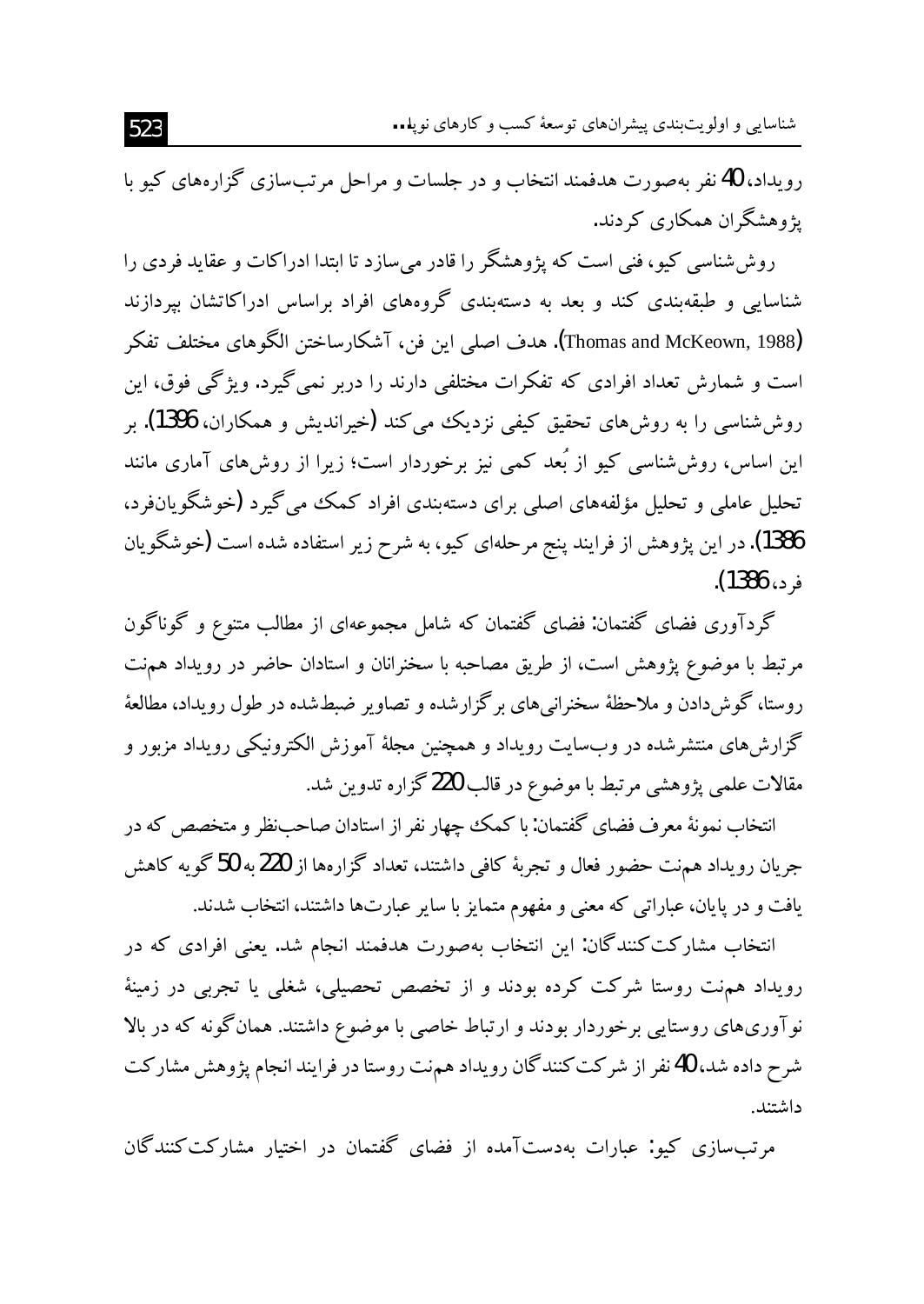قرارگرفته و از آنها خواسته شد که عبارات کیو را متناسب با سلیقه و طرز تفکرشان در جدول مرتب کنند. برای سهولت کار، پیشنهاد داده شد ابتدا کارتها را در سه دستهٔ موافق، بی نظر و مخالف قرار داده و سپس مرتبسازی نهایی را انجام دهند (شکل 1).



تحلیل نتایج: پس از اینکه، تمامی مشارکت کنندگان مرتبِسازی و دستهبندی گزارههای کیو را انجام دادند، اطلاعات بهدستآمده از طریق نرمافزار PQ method بردازش آماری و تحلیل عاملی شد. پس از انجام تحلیل عاملی، یعنی استخراج و چرخش عامل ها و بهدست آمدن بارهای عاملی معنی دار و عاملهای مهم، نوبت به تفسیر دقیق عاملها میررسد. این مرحله به خلاقیت پژوهشگر بستگی دارد و باید با توجه به گزارههایی که افراد در یک گروه با آنها بیشترین موافقت و بیشترین مخالفت را دارند، گروهها را عنوان نندي كند (خو شگو يان فرد، 1386).[10]

## بافتهها

## توصیف جمعیتشناسی

پنجاه گویهٔ کیو که برای مطالعه درنظرگرفته شدند، به همانترتیب پاسخگویان وارد نرمافزار شدند و رتبهبندی و برچسبگذاری آنها انجام شد. پس از آن، برای استخراج عوامل از روش سنتروئید استفاده شد و دو عامل استخراج شد و سپس معناداری عاملها بررسی شدند. بر این اساس، از چرخش واریماکس که رویکردی اکتشافی دارد، استفاده شد. پس از چرخش نیز به تفسير عاملها يرداخته شد (زارعيان، 1388):

1. در این مرحله، خطای استاندارد محاسبه شده و مطابق جدول 1 بارهای عاملی که دارای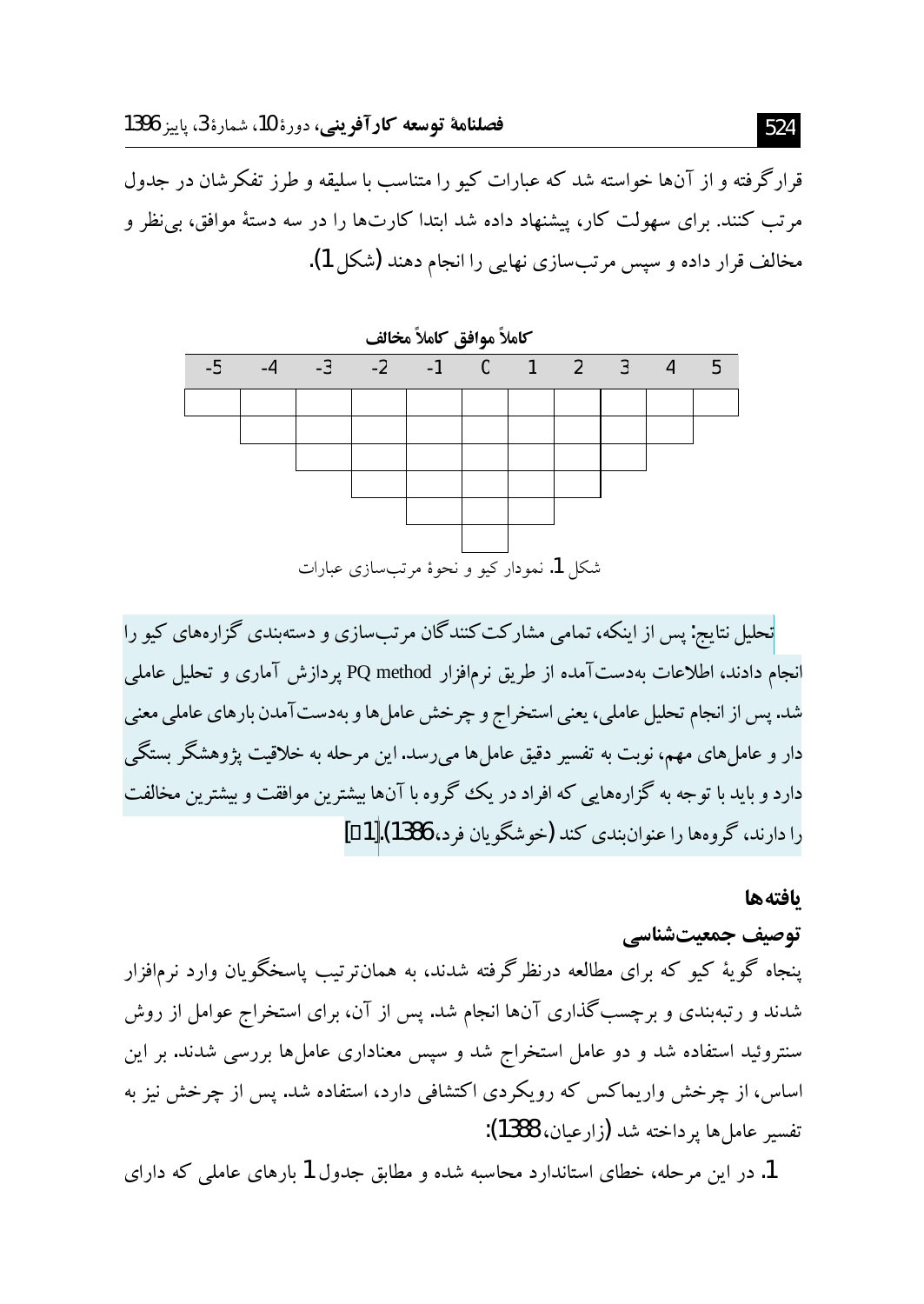شناسایی و اولویتبندی پیشرانهای توسعهٔ کسب و کارهای نویا…

معناداری در سطح 0/01 درصد هستند، علامت گذاری شده است.

2. در مرحلهٔ دوم مشخص میشود که تعداد بیشتر مشارکت کننده روی کدام عاملها دارای بار عاملی بزرگی هستند (زارعیان، 1388). در این تحلیل نیز با توجه به علامت گذاری نرم|فزار، این امر در جدول 1 آمده است.

|             | ست         |                       |             |            |                       |
|-------------|------------|-----------------------|-------------|------------|-----------------------|
| عامل بیرونی | عامل درونی | رتبەبندى كيو<br>افراد | عامل بیرونی | عامل درونی | رتبەبندى كيو<br>افراد |
| 0/5408      | $*0/7390$  | 21                    | $-0/2043$   | 0/0685     | 1                     |
| 0/5382      | $*0/7660$  | 22                    | $*0/8178$   | 0/5321     | $\overline{2}$        |
| *0/8075     | 0/5254     | 23                    | $*0/6693$   | 0/6053     | 3                     |
| $*0/6470$   | 0/6128     | 24                    | $*0/8076$   | 0/5336     | 4                     |
| 0/4881      | $*0/7104$  | 25                    | $*0/4829$   | *0/6388    | 5                     |
| $*0/7136$   | 0/6113     | 26                    | $*0/7321$   | 0/6025     | 6                     |
| *0/8209     | 0/5078     | 27                    | $*0/8161$   | 0/4945     | 7                     |
| *0/7772     | 0/5526     | 28                    | $*0/7913$   | 0/5529     | 8                     |
| $*0/2023$   | $*0/8150$  | 29                    | 0/1292      | $*0/8455$  | 9                     |
| 0/4910      | $*0/7756$  | 30                    | 0/4910      | $*0/7756$  | 10                    |
| $*0/6029$   | 0/5041     | 31                    | 0/5057      | $*0/7959$  | 11                    |
| *0/5908     | 0/4977     | 32                    | 0/3671      | $*0/8608$  | 12                    |
| $*0/5101$   | $*0/6841$  | 33                    | 0/5191      | $*0/7751$  | 13                    |
| 0/3816      | $*0/8171$  | 34                    | 0/3920      | *0/8205    | 14                    |
| 0/4610      | $*0/8103$  | 35                    | 0/5334      | $*0/7390$  | 15                    |
| 0/3613      | *0/8299    | 36                    | 0/5081      | $*0/7764$  | 16                    |
| 0/3409      | *0/8205    | 37                    | 0/5086      | $*0/7626$  | 17                    |
| 0/5079      | $*0/6063$  | 38                    | 0/3491      | $*0/8447$  | 18                    |
| 0/3854      | $*0/8475$  | 39                    | 0/5615      | $*0/7340$  | 19                    |
| 0/4230      | $*0/8127$  | 40                    | 0/4987      | $*0/7735$  | 20                    |
|             |            |                       |             |            |                       |

جدول 1. ماتریس عاملی و معناداری عامل های استخراج شده

\* معنیداری در سطح 0/01

در ادامه، اطلاعاتی از مشخصات عامل های استخراج شده مانند تعداد متغیرهای تعریف کنندهٔ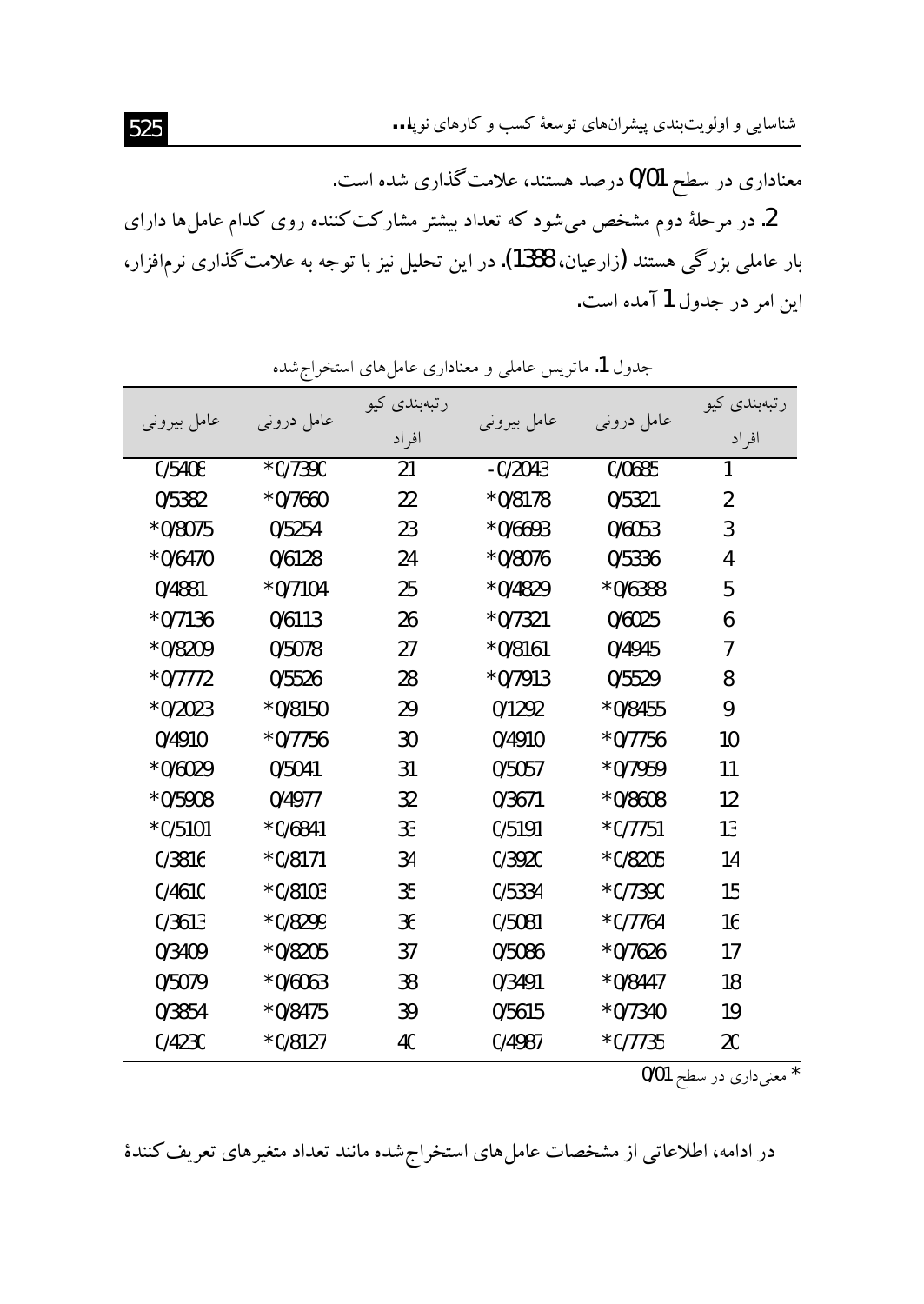هر عامل، ضریب همبستگی میانگین هر عامل، ضریب پایایی مرکب برای هر عامل و خطای استاندار د عامل ها گزارش شده است (جدول 2). ضریب پایایی را نرمافزار 0/8 درنظر می گیرد که استاندارد است. هرچه پایایی مرکب بیشتر باشد، خطای استاندارد عامل کمتر است که در جدول 2 آمده است (زار عبان، 1388).

| بعوي ہے، مستعلقات العامل کی استعمال کی دیا |             |                                    |  |
|--------------------------------------------|-------------|------------------------------------|--|
| عامل بيروني                                | عامل درونبي | مشخصات عاملها                      |  |
| 13                                         | 26          | تعداد متغیرهای تعریفکنندهٔ هر عامل |  |
| 0/800                                      | 0/800       | ميانگين ضريب پايايي                |  |
| 0/981                                      | 0/990       | پایایی مرکب                        |  |
| 0/137                                      | 0/098       | خطاى استاندارد عاملها              |  |

Claim Catalana de Curante C

دستهبندی و تشریح پیشرانها کسبوکار نویا بهعنوان یک نوآوری پدیدهای چندبعدی است که نگرش ها و عقاید مختلفی در رابطه با آن وجود دارد؛ بنابراین، برای تشریح نتایج بهدستآمده، نگرش افراد شرکت کننده در تحقیق را به دو دستهٔ نگرش درونسازمانی و نگرش برونسازمانی تقسیمپندی می کنند. گروه اول کسانی هستند که پیشرانهای درونی مانند افراد گروه، نوع ایده، زمانبندی و داشتن یک مدل کسبوکار را در توسعهٔ کسبوکارهای نویا لازم میدانند. گروه دوم افرادی را شامل می شوند که پیشرانهای بیرونی مانند مشتریان، تأثیر محیط اقتصادی-اجتماعی و دیدگاه دیگران نسبت به ایده را در توسعهٔ کسبوکار نویا ضروری میدانند. این نتایج با تحقیقات موجود در رابطه با عوامل موفقیت کسبوکارهای نوپا مقایسه و تحلیل می شود. نتایج پژوهش انجامگرفته در قالب دو گروه نگرشی درونسازمانی و برونسازمانی در جدول 3 آمده است.

الف) الگوی نگر شی درون سازمانی : بر اساس تو جه به گو پههای 12و 45 صاحبان این نگر ش، ارزش آفرینی یک کسبوکار نویا را عامل مهمی در توسعهٔ آن می،دانند. گویههای 19 و 41 و 32 مواردی هستند که درمورد نقش مهم زمانبندی در موفقیت کسبوکارهای نوپا اشاره می کنند. در رابطه با تیم کاری و نقش آن در توسعهٔ کسبوکارهای نویا، گویههای 6 و

جدول 3. آرایههای عاملی و امتیازات عاملی استاندارد Z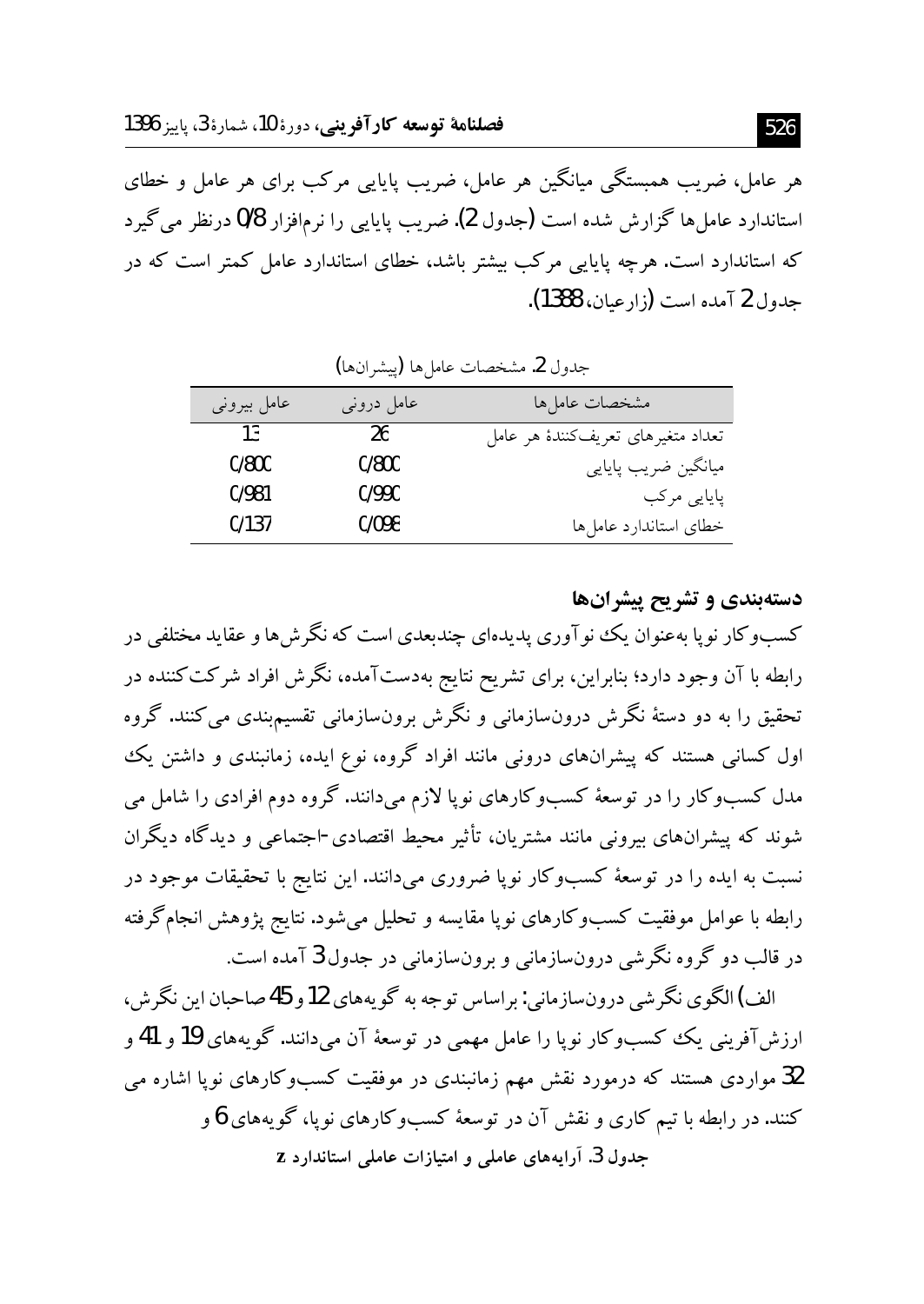| نمرات استاندارد | آراية عامل     | گويههاي موافق                                                                                                   | شمارهٔگویه      |
|-----------------|----------------|-----------------------------------------------------------------------------------------------------------------|-----------------|
|                 | درونی          |                                                                                                                 |                 |
| 1/429           | 5              | كسبوكارهاي نويا بهدنبال ايجاد ارزش افزودهٔ بيشتر هستند.                                                         | 12              |
| 1/413           | 4              | کسبوکارهای نویا ارزش های جدیدی را خلق می کنند.                                                                  | 45              |
| 1/281           | 4              | مهم ترین عامل در بهبود کسبوکارهای نوپا، سرعت در<br>یادگیری و عمل است.                                           | 19              |
| 1/049           | 3              | دانش مالی ضعیف، استفادهٔ زودهنگام از وام، عدم آشنایی با<br>حسابداری از بزرگترین مشکلات کسبوکارهای نویا است.     | 35              |
| 0/944           | $\overline{2}$ | توجه به مراحل رشد و توسعهٔ کسبوکار نویا عامل مهمی در<br>موفقيت آن است.                                          | 41              |
| 0/915           | $\overline{2}$ | یک کسبوکار نویا بهدنبال کاربر دی کردن و سادگی است.                                                              | $\overline{16}$ |
| 0/908           | $\overline{2}$ | زمانبندی ضعیف از دلایل شکست کسبوکارهای نویا است.                                                                | $\overline{32}$ |
| 0/787           | 1              | عدم ارزیابی صحیح یک فرصت، موجب شکست بسیاری از<br>كسبوكارهاي نويا مي شود.                                        | 30              |
| 0/196           | 0              | هر کسبوکار نوپا باید دارای یک مدل کسبوکار و<br>سر مايەگذارى باشد.                                               | 15              |
| 0/150           | 0              | تعداد زياد اعضاى تيمهاى موفق نوپا، بيشتر نتيجة موفقيت<br>تیم است نه دلیل آن.                                    | 6               |
| 0/132           | $\bf{0}$       | کمبود مهارتهای مدیریتی در کسبوکار نویا به شکست در<br>کار منجر میشود.                                            | 29              |
| $-0/633$        | $-1$           | صاحبان کسبوکارهای نوپا باید در مراحل اولیه از پولی که<br>دارند برای درآمدزایی بیشتر در کسبوکارشان استفاده کنند. | $\overline{1}$  |
| $-0/733$        | $-2$           | كسبوكارهاي نويا صرفاً شركتهاي دانش بنيان هستند.                                                                 | 14              |
| $-1/144$        | $-3$           | شناخت كامل از مصرفكنندگان و مشتريان در موفقيت يک<br>كسبوكار نوپا نقش بسزايي دارد.                               | 48              |
| $-1/506$        | $-3$           | یک کسبوکار نویا باید با برند خود در بازار کار کند.                                                              | 4               |
| $-1/705$        | $-5$           | در یک کسبوکار نوپا باید تعداد زیادی نیروی استخدامی را<br>بەكار گرفت.                                            | 44              |

29 و 44 تأييد كنندة اين مطلب هستند. گويههاى 30 و 15 نيز بيانگر اين هستند كه مدل کسبوکار و داشتن یک مدل مناسب در توسعهٔ کسبوکارهای نوپا نقش مطلوبی دارد. همچنین، براساس نظرات صاحبان الگوی نگرشی درونسازمانی (گویههای 30.32 و 35) نیاز به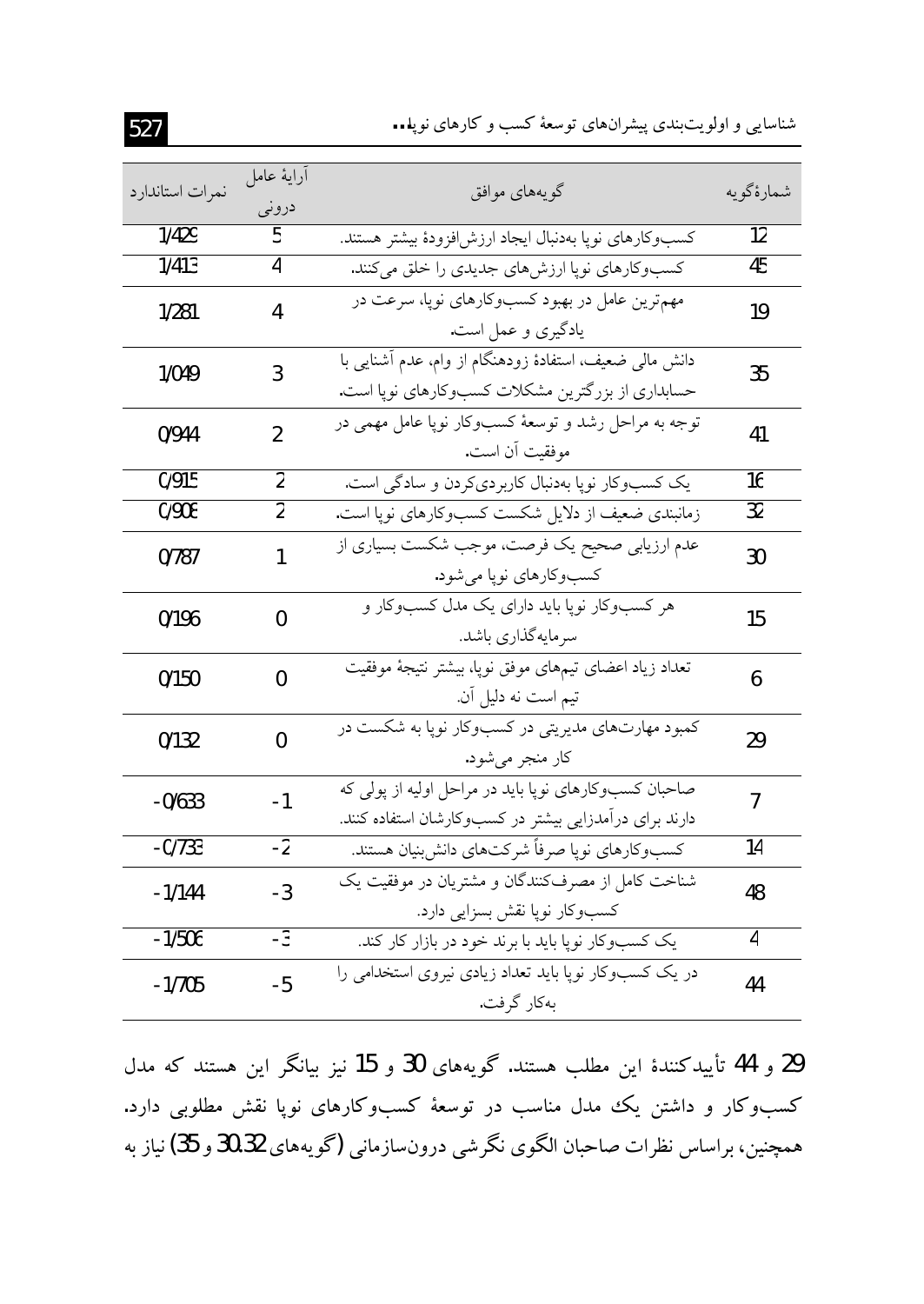دانش مالی، دانش زمانبندی و ارزیابی صحیح فرصتها موجب توسعهٔ کسبوکارهای نوپا مي شو د (جدول 3).

ب) الگوی نگرشی برونِ سازمانی: با توجه به جدول 5، صاحبان این دیدگاه بر عواملی مانند حضور سرمایهگذار، روحیات مردم در زمینهٔ مصرف محصولات، درنظرگرفتن نیاز مشتریان، داشتن تخصص و تأثیر عوامل اقتصادی بهعنوان پیشرانهای توسعه کسبوکارهای نویا تأکید دارند. در الگوی نگرشی برونسازمانی، براساس گویههای 9 و 49 عامل سرمایه و سرمایهگذار و حضور این عامل در کسبوکارهای نوپا از پیشرانهایی است که از بیرون روی یک کسب و کار نو یا تأثیر قابل تو جهی دارد. با توجه به گو یه های 21، 18، 25، 47 و 8اهمیت تشکیل یک تیم مناسب و منسجم، مرتبط با زمینهٔ کسبوکار، فنی و توانمند در مذاکره و معرفی سریع به بازار به موفقیت یک کسبوکار نو یا منجر می شود. عواملی که سبب شکل گیری ویژگی های فوق می شوند، از عوامل بیرونی نظیر پیداکردن افراد مناسب برای راهاندازی تیم برای کسبوکارهای نوپا تأثیر می پذیرند.

| نمرات    | آرايهٔ عامل | گويەھاي موافق                                                  | شمارة |
|----------|-------------|----------------------------------------------------------------|-------|
| استاندار | بيرونى      |                                                                | گويه  |
| 1/538    | 4           | در راهاندازی و ادامهٔ فعالیت، کسبوکار نوپا نیازمند جذب         | 9     |
|          |             | سر مايه گذار است.                                              |       |
| 1/484    | 4           | کسبوکار نوپا براساس سیر تکاملی خود، تواناییهای جدیدش را        | 11    |
|          |             | عرضه میکند.                                                    |       |
| 1/305    | 3           | مهم ترین چالش در کسبوکار نوپا تشکیل یک گروه با روحیات          | 21    |
|          |             | كارآفرينانه است.                                               |       |
| 1/270    | 3           | تلاش و امید به أینده دو رکن مهم در ادامهٔ حیات کسبوکارهای      | 18    |
|          |             | نويا هستند.                                                    |       |
| 1/210    | 3           | توجه به حضور رقبا از عوامل مهم در تداوم یک کسبوکار نوپا        | 33    |
|          |             | ادامهٔ<br>است.                                                 |       |
| 1/188    | 3           | مردم بهدنبال صرفهجویی هستند و این زمینهای برای راهاندازی       | 22    |
|          |             | كسبوكار نوپا است.                                              |       |
| 0/624    | 2           | در کسبوکار نوپا اعضای گروه باید توانایی فنی مرتبط داشته باشند. | 25    |

حدول 4. آرایههای عاملی و امتیازات عاملی استاندارد Z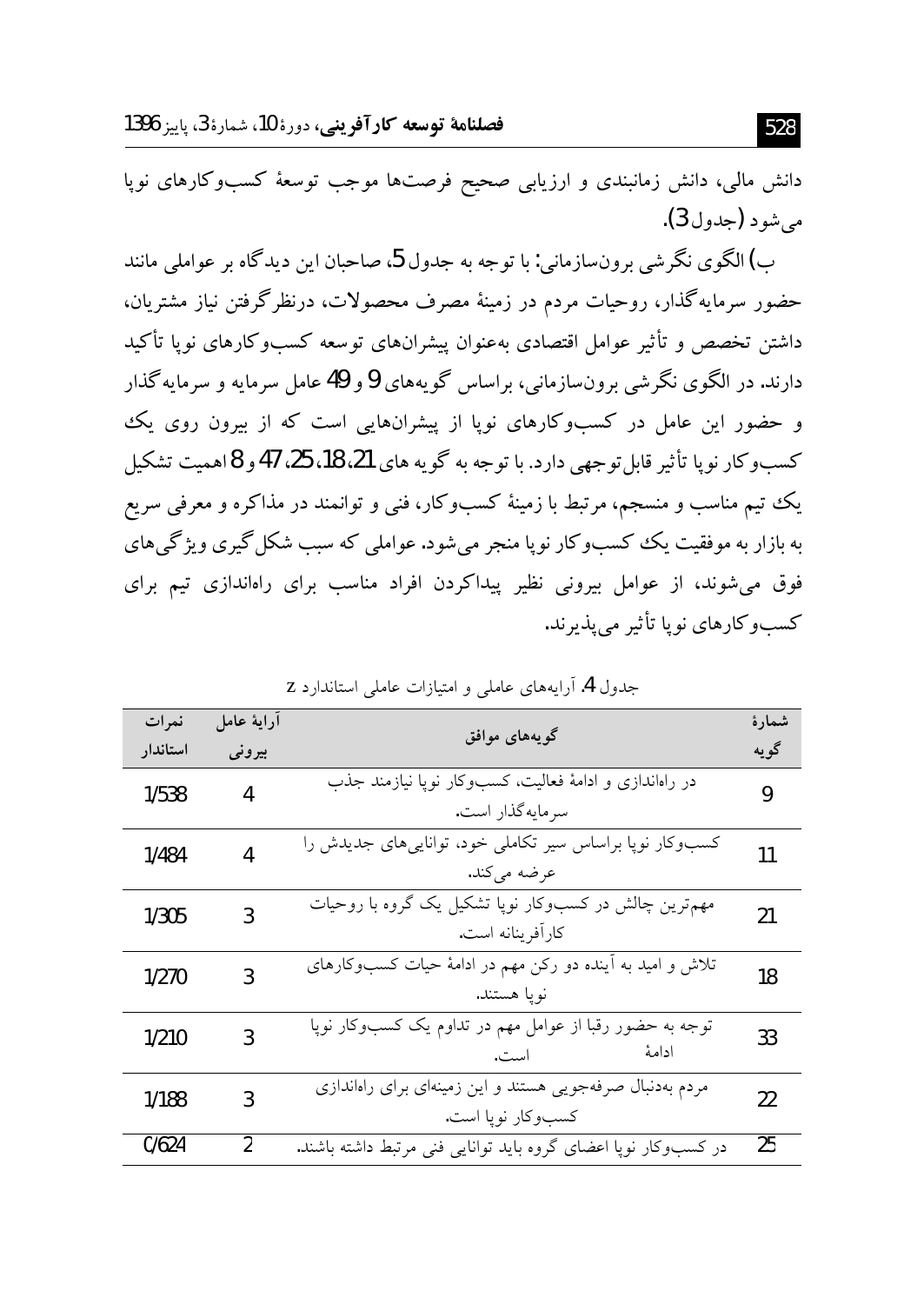شناسایی و اولویتبندی پیشرانهای توسعهٔ کسب و کارهای نوپا…

| نمرات    | آراية عامل |                                                                               | شمارة           |  |
|----------|------------|-------------------------------------------------------------------------------|-----------------|--|
| استاندار | بيرونى     | گویههای موافق                                                                 | گويه            |  |
| 0/478    | 1          | راهاندازی سریع و سرعت عمل در ارائهٔ محصول به بازار در                         | 5               |  |
|          |            | كسبوكار نوپا بسيار مهم است.                                                   |                 |  |
| 0/446    | 1          | سرمايه گذاران باهوش بهدنبال كسبوكارهاى نوپا هستند.                            | 49              |  |
| 0/366    | 1          | یک کسبوکار نوپا باید دانش و توانایی لازم در مذاکره را داشته باشد.             | 47              |  |
| 0/319    | 0          | کسبوکارهای نوپا شرکتهایی کوچک و جوان برای ارائهٔ خدمات                        | 8               |  |
|          |            | در قالبی نوین به مردم هستند.                                                  |                 |  |
| 0/107    | 0          | نبود اهداف روشن.بینانه یکی از دلایل شکست کسبوکارهای نوپا است.                 | 26              |  |
| 0/098    | 0          | نوآوریهای کسبوکارهای نویا در ارتباط با بخشهای مختلف                           | $\overline{2}$  |  |
|          |            | اقتصادی می تواند قرار داشته باشد.                                             |                 |  |
| $-0/476$ | -1         | برای موفقیت یک کسبوکار نوپا همهٔ اعضا تماموقت باید کار کنند.                  | 37              |  |
| $-0/612$ | -1         | هرکسی در حوزهٔ کسبوکار نوپایی کار میکند حداقل تجربه یک یا                     | 17              |  |
|          |            | دو شکست را در کارنامهاش دارد.                                                 |                 |  |
| $-0/616$ | -1         | کسبوکار نوپا باید دائم بهدنبال شناخت عواملی باشد که مانع                      | 50              |  |
| $-0/646$ | $-1$       | موفقيت أن است.                                                                | $\overline{3}$  |  |
| $-0/653$ | -1         | كسبوكارهاي نويا هميشه بهدنبال ايده يا محصولات پرطرفدار هستند.                 | 24              |  |
| $-0/771$ | $-2$       | کسبوکارهای نوپا کارآمد و منعطف هستند.                                         |                 |  |
|          |            | کسبوکار نوپا با نوأوری و خلاقیت در ارتباط است.                                | 20              |  |
| $-0/781$ | $-2$       | تنها وظیفهٔ یک کسبوکار نوپا تعیین ارزشی است که بهواسطهٔ                       | 36              |  |
|          |            | کارش برای مشتری به ارمغان میآورد.                                             |                 |  |
| $-0/844$ | $-2$       | کسبوکارهای نوپا مدرن و نوین هستند و کارکردن محیط سنتی با                      | 42              |  |
|          |            | آنها سخت است.                                                                 |                 |  |
| $-0/937$ | $-2$       | یک کسبوکار نوپا برای راهاندازی و ادامهٔ فعالیت خود به شریک<br>نیاز دارد.      | 1               |  |
|          |            | مشکلات نشئتگرفته از محیط کلان اقتصادی روی کسبوکارهای                          |                 |  |
| $-1/184$ | $-3$       | نوپا تأثیر نامطلوب دارد.                                                      | 34              |  |
|          |            | <mark>در مراحل آ</mark> ولیهٔ راهاندازی باید به فکر گسترش کسبوکار نوپا بود نه |                 |  |
| $-1/333$ | $-4$       | تكامل آن.                                                                     | 31              |  |
| $-1/373$ | -4         | در انتخاب اعضای گروه کسبوکارهای نوپا نباید وسواس زیادی داشت.                  | 39              |  |
| $-1/485$ | -4         | جلب اعتماد یک برند برای حمایت از یک کسبوکار نوپا سخت است.                     | $\overline{13}$ |  |
|          |            |                                                                               |                 |  |

جدول 4. آرایههای عامل<sub>ی</sub> و امتیازات عامل<sub>ی</sub> استاندارد Z

بحث و نتیجه گیری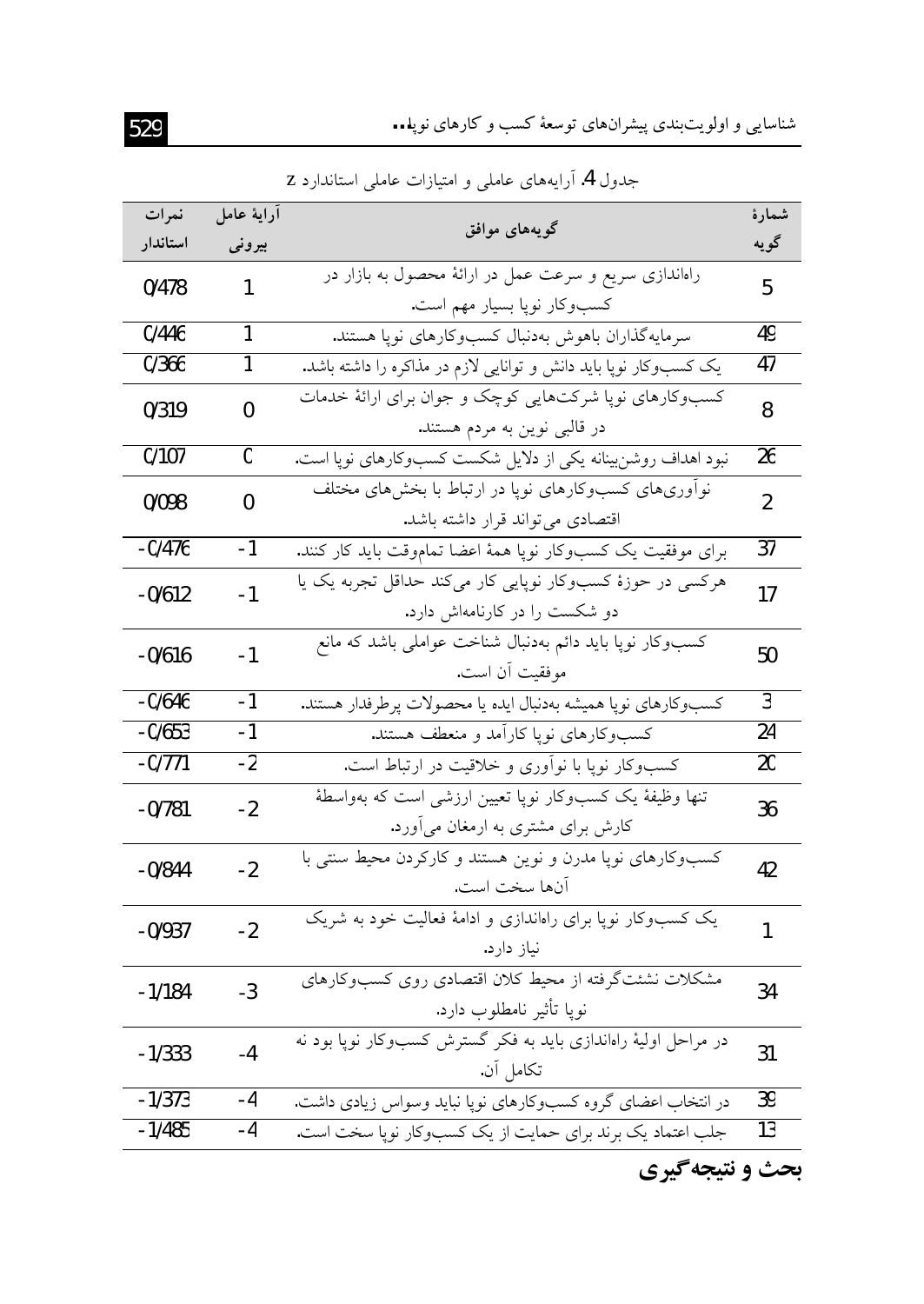پژوهش حاضر، با هدف شناسایی و اولویتبندی پیشرانهای لازم برای توسعهٔ کسبوکارهای نویا در استان اصفهان و با استفاده از روش شناسی کیو انجام شد. مطابق نتایج پژوهش، دو الگوی نگر شي نسبت به پيشرانهاي توسعهٔ كسبوكارهاي نويا وجود دارد. الگوي اول بيشتر بر سرعت عمل، تبم کاری، ایده و فرصتسنجی تأکید دارد و الگوی دوم بر عواملی نظیر مشتری، رقبا، شریک سرمایه گذار و حمایتها تأکید دارد. بهطورکلی، یک الگوی نگرشی بر عوامل درونی کسبوکارهای نویا تأکید دارد و الگوی دوم نگرشی پیشتر بر عوامل بیرونی توسعهٔ كسب وكارهاي نويا تأكيد و توافق دارند. لطفي زاده (1395) معتقد است فرصت و زمينهٔ ييشرفت بیشتر، مهم ترین بحث در کسبوکارهای نویا است. کسبوکار نویا فعالیتی هدفمند است، می داند قرار است چطور و چگونه در آینده رفتار و پیشرفت کند. ایده بهتنهایی ارزشی ندارد، بهرهبرداری از آن مهمتر است وگویههای 26، 11 و 18 بیانگر این نکته است. نتایج حاصل از بر داشت ذهني اين گروه از پاسخگو پان در رابطه با نقش تلاش، سرعت عمل، دانش فني و علمي لازم و ارتباط با بخش های اقتصادی مختلف بهعنوان پیشرانهای توسعهٔ کسبوکارهای نوپا در گويههاي 11، 18، 5، 47، و 2 ارائه شده است.

نتايج بهدستآمده در اين پژوهش با نتايج تحقيقات انجامشدهٔ داخلي و خارجي تطبيق دارد. پژوهشگران (Groenewgen and Langen, 2012**) در تحقیقات خود و در تعیی**ن عوامل موفقیت کسبوکارهای نویای نوآورانه، در سه سال اول راهاندازی برای اولین بار یک مدل مفهومی طراحی کرده بودند که در آن سه عامل اصلی رشد و موفقیت کسبوکارهای نویا را تعیین کردهاند. منحصربهفرد بودن مزایای استفاده از نوآوری، ویژگیهای سازمانی کسبوکارهای نوپا و شخص کارآفرین و نوآور سه عامل اصلی موفقیت کسبوکارهای نوپا بودهاند. مطابق نتایج تحقیق، نگرشهای افراد مشارکت کننده در تحقیق در رابطه با ایده، فضای تیم کاری و سرمایهگذاری با تحقیقات انجامشده همخوانی دارد. پاسخ مثبت و امتیاز، عاملی بیشتر در گويههاى 5، 11 و 33 تأييدكنندهٔ نتايج تحقيقات است.

تجزیه و تحلیل راهبردهای رقبای تهاجمی (Brem, 2008)، استفاده از یک سازمان و داشتن یک طرح کسب وکار کامل، استفاده از یک نوآوری بهعنوان ایدهٔ کسبوکار نویا (بهعنوان عوامل درونی در تحقیق حاضر)، داشتن یک گروه مشاوران بیرونی (Nandram and Boemans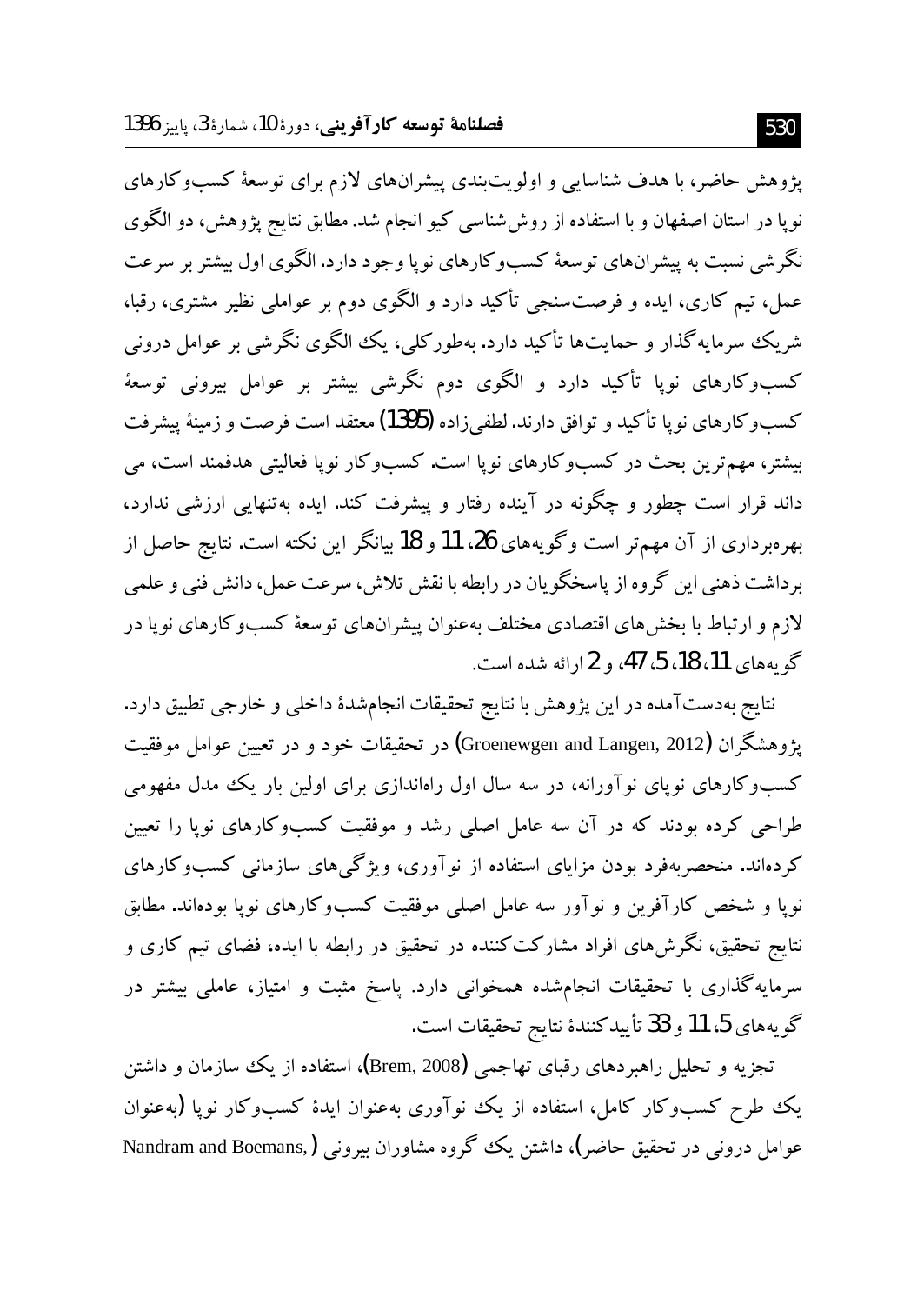شناسایی و اولویتبندی پیشرانهای توسعهٔ کسب و کارهای نویا...

2001) و بازاریابی فعال (Brem, 2008) (عوامل نگرشی بیرونی)، همگی از عوامل موفقیت کسبوکارهای نویا هستند. در یژوهشی، عوامل موفقیت و ریسک در مرحلهٔ قبل از راهاندازی یک کسبوکار نوپا بررسی شده است. تلاش های یک کسبوکار نوپا تحت تأثیر ویژگی های شخصی که کسبوکار را ایجاد کرده (نگرش درونی) و نوع سازمانی که تأسیس می کنند، محیطی که کسبوکار در آن شکل می گیرد و فرایندی که طی آن کسبوکار نویا آغاز به کار می کند (نگرشهای بیرونی) قرار دارد (Gelderen et al., 2003).

با توجه به نتایج پژوهش، پیشنهادهای زیر برای بهبود و موفقیت کسبوکارهای نوپا ارائه می شو د:

سرعتءمل در ورود به بازار از عوامل اصلی توسعه و رشد یک کسبوکار نویا است؛ بنابراین، پیشنهاد میشود سامانههای استارتآیی در کمترین زمان ممکن و با یک حداقا ً اولیهٔ محصول یا خدمت خود را وارد بازار کنند و سپس بهمرور زمان آن را براساس دیدگاه مشتر بان توسعه دهند. انتخاب تیم کاری مهم است، اما مهمتر از آن ماندگاری و دوام اعضای تیم است که به موفقیت یک کسبوکار نویا منجر می شود؛ بنابراین، پیشنهاد می شود با توجه به ضعف موجود در بین افراد جامعه در کار تیمی، کسبوکارهای نوپا در کنار کار روی ایده و پروژهٔ خود به آموزش ویرورش، به توانایی ها و مهارتهای کار تیمی در بین اعضا نیز توجه کنند. فرصتسنجی، امروزه یکی از مهمترین جنبههای موفقیت در بازار کسبوکار است. کسب وکارهای نویا علاوهبر توجه به محصول و خدمات، بهدنبال پیداکردن فرصتهای خاص مانند تغییر در شیوهٔ زندگی افراد جامعه، تغییرات جمعیتی، تغییر سیاستها، حمایتهای خاص نظیر توجه به دولت به شرکتهای دانش بنیان و… هستند و از این فرصتها در راستای بهبود و ارتقای زمینهٔ کاری خود بهرهبرداری کنند.

درمجموع، با توجه به اینکه تعدادی از پیشرانها و عوامل شناسایی شده برای کسبوکارهای نویا مربوط به عوامل درونی کسبوکار هستند، پیشنهاد می شود که اعضا به این عوامل توجه کنند؛ زیرا عوامل درونی در کنترل تیم است و می توانند منبع نقاط قوت و پایداری کسبوکار نويا شوند.

پس از راهاندازی کسبوکار نوپا در مرحلهٔ توسعه، انتخاب شریک ییا یک سرمایهگذار می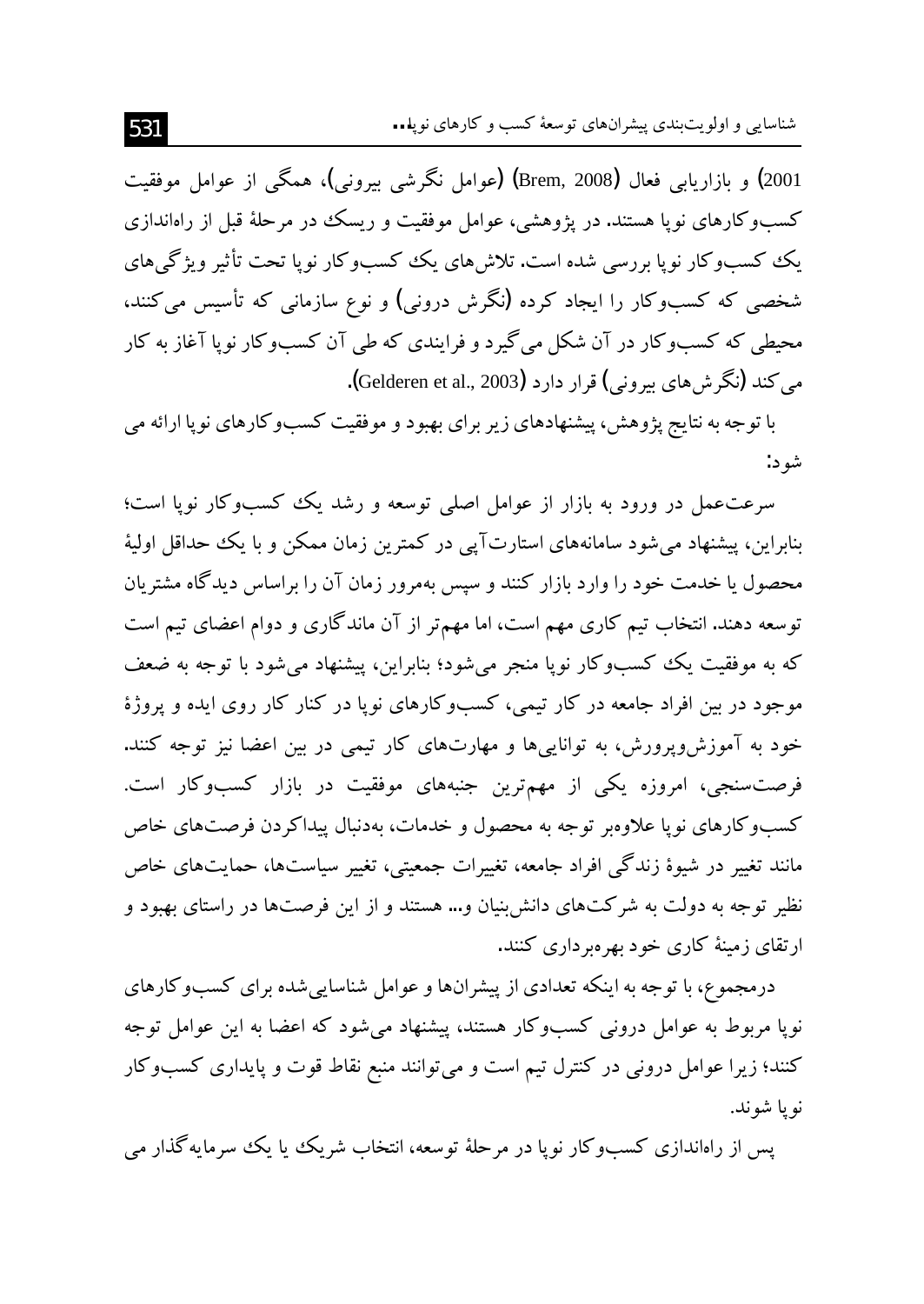تواند زمینهٔ پیشرفت سریع تر و موفقیت کسبوکار را فراهم آورد. در این راستا، پیشنهاد میشود که یک کسبوکار نویا در مرحلهٔ اولیه اقدام به جذب سرمایهگذار نکند و در صورت لزوم، به سرمایههای خود یا حمایتهای کارآفرینانه روی آورد و زمانی که کسبوکار به ثبات نسبی دست یافت، به جذب شریک یا سرمایه گذار اقدام کند.

همچنین، توجه به اینکه عواملی مانند مشتریان و رقبا جزء پیشرانهای توسعهٔ یک کسبوکار نوپا عنوان شدهاند، پیشنهاد میشود تیم تشکیل شده قبل از ورود به کسبوکار و بازار، اطلاعاتی دربارهٔ مشتریان بالقوه و نیازهای آنها جمع آوری کنند و براساس دیدگاه آنها، به تولید و عرضهٔ محصول خود اقدام كنند. همچنین، احتمال حضور رقبا یا ایجاد رقبای جدید باید قبل از هر اقدامی بررسی شود تا احتمال عدم موفقیت یک کسبوکار به حداقل برسد. با وجود اینکه، عوامل بیرونی توسعهٔ کسبوکارهای نویا کمتر در کنترل تیم کاری هستند، اما شناخت صحیح نسبت به آنها و آمادگی ذهنی برای رویارویی با اتفاقات احتمالی، خسارت کمتری را بر تیم نو یا وارد خواهد کرد.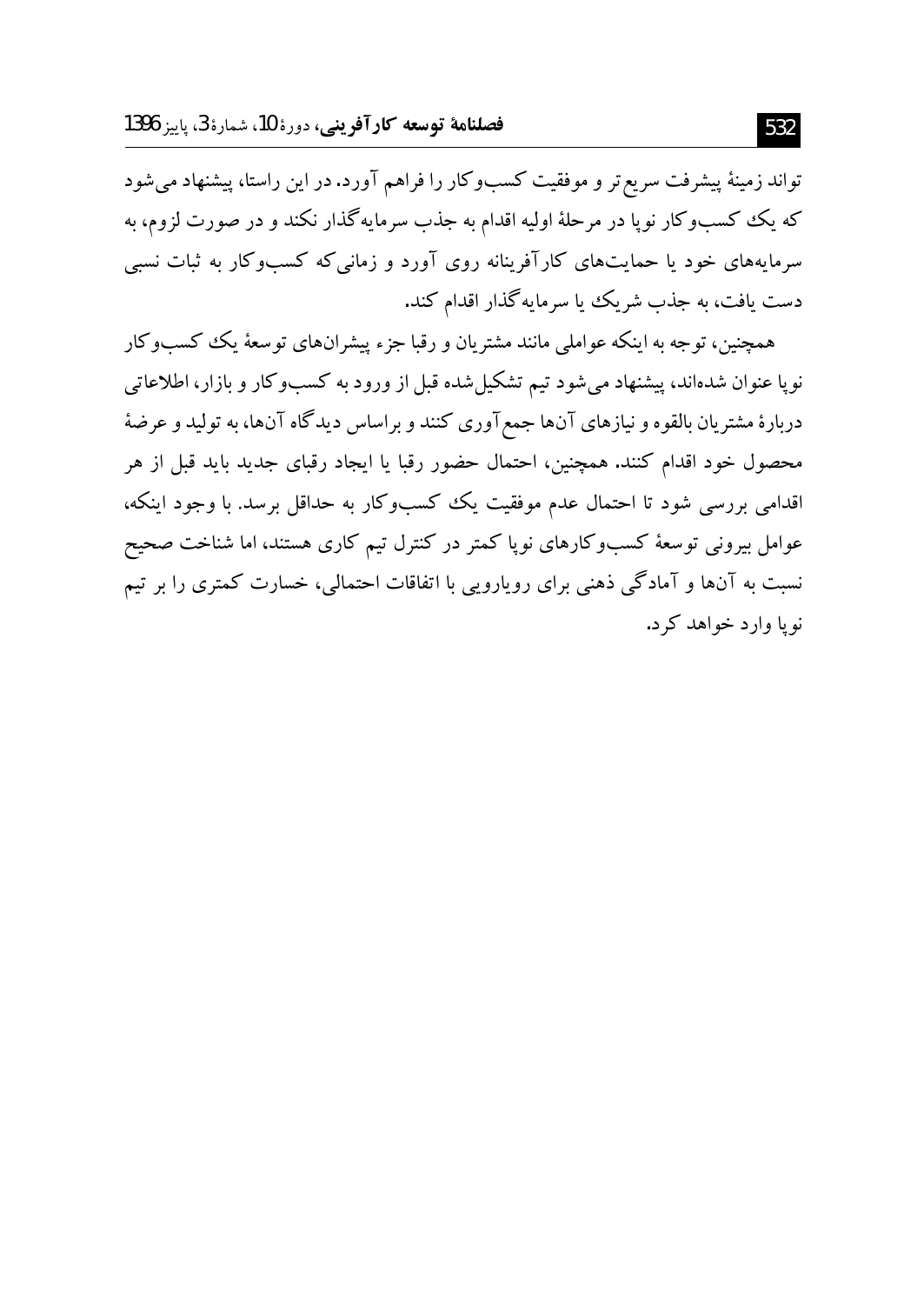مناتع

- پارساپور، سارا، برات<sub></sub>ی، جواد و مریم رسولiزاده **(1396)**، عوامل مؤثر بر پایداری بنگاههای کوچک<sup>ی</sup> و کار آفرین مورد مطالعه: پنگاههای صنعتی شهرستان مشهد، توسعهٔ کارآفرینے، 10(1): 41- 60. حسنزاده، مجید (1392)، ایده یردازی پایهٔ شکوفایی خلاقیت، کارگاه آموزشی خلاقیت، دانشگاه كاشان.
- خبرگزاری مهر (1396)، جدیدترین آمار اشتغال و بیکاری دانشجویان و فارغ|لتحصیلان، اقتصاد، کار و تعاون، شناسة خبر: http://www.mehrnews.com/news.4005951 .
- خوشگویانفرد، علیرضا (1386)، روششناسی کیو، تهران: صداوسیمای جمهوری اسلامی ایران، مرکز تحقىقات.
- خبراندیش، مهدی، تیریزی، الهام و فرشید خمویی **(1396)**، شناسایی و اولویت $\omega$ ندی عوامل سازمانی تجاری سازی دانش از طریق روش شناسی کیو، *توسعهٔ کارآفرینی*، 10(1): 81- 100.
- زارعيان، احمد (1388)، تبيين تئو ريك مفهوم سبك زندگي نوجوانان يسر به شيوهٔ كيو، برگرفته از رسالهٔ دکتری تخصصی دانشگاه تربیتمدرس، دانشکدهٔ علوم یزشکی.

عباسی، سهبل (1392)، استارت آب جیست؟ قابل دسترس در .http://www.khoshfekri.com لطفي زاده، طلبعه (1395)، استارتآپها چگونه ارزش گذاري مي شوند؟ روزنامهٔ دنباي اقتصاد. براقي، شكوفه، طاهري، علي و زينب طاهري (1393)، پر رسي متدولو ژي هاي سبك استارت آب ناب و کانیان، *اولین کنگر ۀ سراسری فناو دی های نوین*، مرکز ۱٫هکارهای دستیابی به توسعۀ پایدار .

- Blank, S. (2009). Why the Lean Start-Up Changes Everything, Harvard Business Review.
- Blank, S. (2012). How to Build a Great Company, Step by Step, the Common Wealth Club of California. 14 August 2012.
- Brem, A. (2008). The Boundaries of Innovation and Entrepreneurship, Wiesbaden: Erlangen-Nürnberg.
- Chorey, S. and Anderson, A. R. (2006). Success in Israeli High-Tech Start-Ups; Critical Factors and Process, *Technovation*, 26 (2), 162-174.
- Gelderen, M., Thurik, R. and Bosma, N. (2003). Successes and Risk Factors in the Pre-Startup Phase, Scales-paper N 200314 Zoetermeer.
- Groenewegen, G. and Langen, F. (2012). Critical Success Factors of the Survival of Start-Ups with a Radical Innovation, Journal of Applied Economics and Business Research, 2(3), 155-171.
- McKeown, B. and Thomas, B. (1988). Q Methodology, Newburg Park, CA: Sage